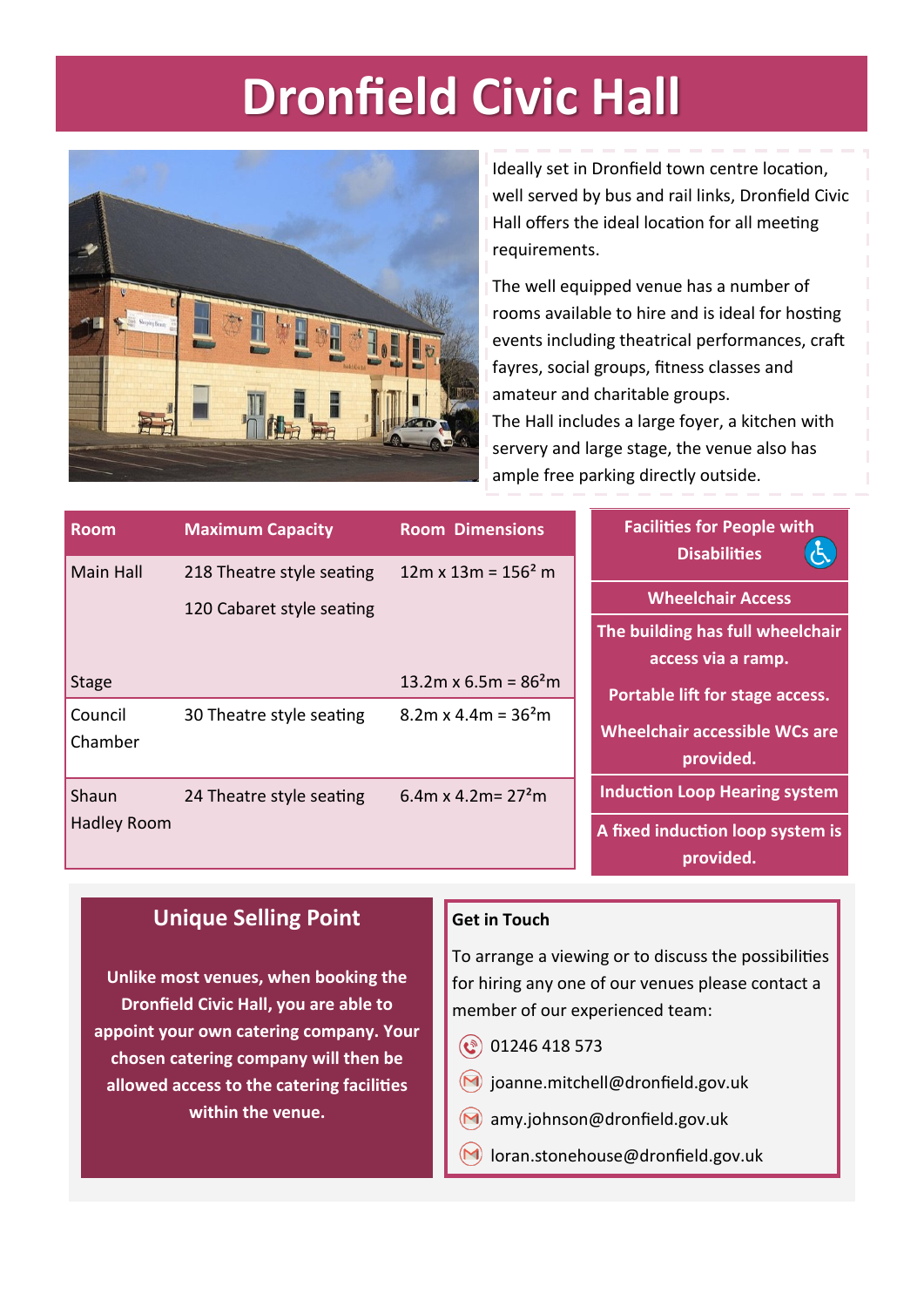## **Main Hall**

| <b>Main Hall Dimensions</b> |                                       |
|-----------------------------|---------------------------------------|
| Main Hall                   | $12m \times 13m = 156^2$              |
| Stage                       | $13.2 \times 6.5 = 86^2$              |
| <b>Facilities</b>           |                                       |
| <b>Free Wi-Fi</b>           |                                       |
|                             | <b>Baby changing facilities</b>       |
|                             | <b>Disabled lift for stage access</b> |
|                             | <b>Ample free car parking</b>         |
|                             | <b>Disabled toilets</b>               |
|                             | On site defibrillator                 |

The newly decorated Main Hall can hold up to 218 people in a retractable tiered theatre seating style. Large light and airy with excellent acoustics this venue is perfect for theatrical performances and a multitude of different events.

The room can be setup in many different configurations which can also utilise 120 chairs in a cabaret style seating arrangement.

The main hall offers a large stage area with a sizeable back stage with his and hers changing rooms and scenery area. There is also an automatic stage curtain, state of the art audio and visual equipment and drop down screen and projector.

Our knowledgeable staff will be on site to provide support to help make your event/planning stress free at no extra cost.

The hall benefits from having access to its own kitchen and serving hatch for light refreshments but hirers will need to bring their own supplies.

#### **Get in Touch**

To arrange a viewing or to discus the possibilities of hiring any one of our venues please contact a member of our experienced team:

- $\circ$  01246 418 573
- $\bigcirc$  joanne.mitchell@dronfield.gov.uk
- amy.johnson@dronfield.gov.uk
- $\bigcirc$  loran.stonehouse@dronfield.gov.uk



The Main Hall comes with access to the lighting and sound box with the following facilities:

- Sound desk—QU24 lighting desk
- Jester TLxtra 2
- Standard radio microphones, & 1 lapel microphone